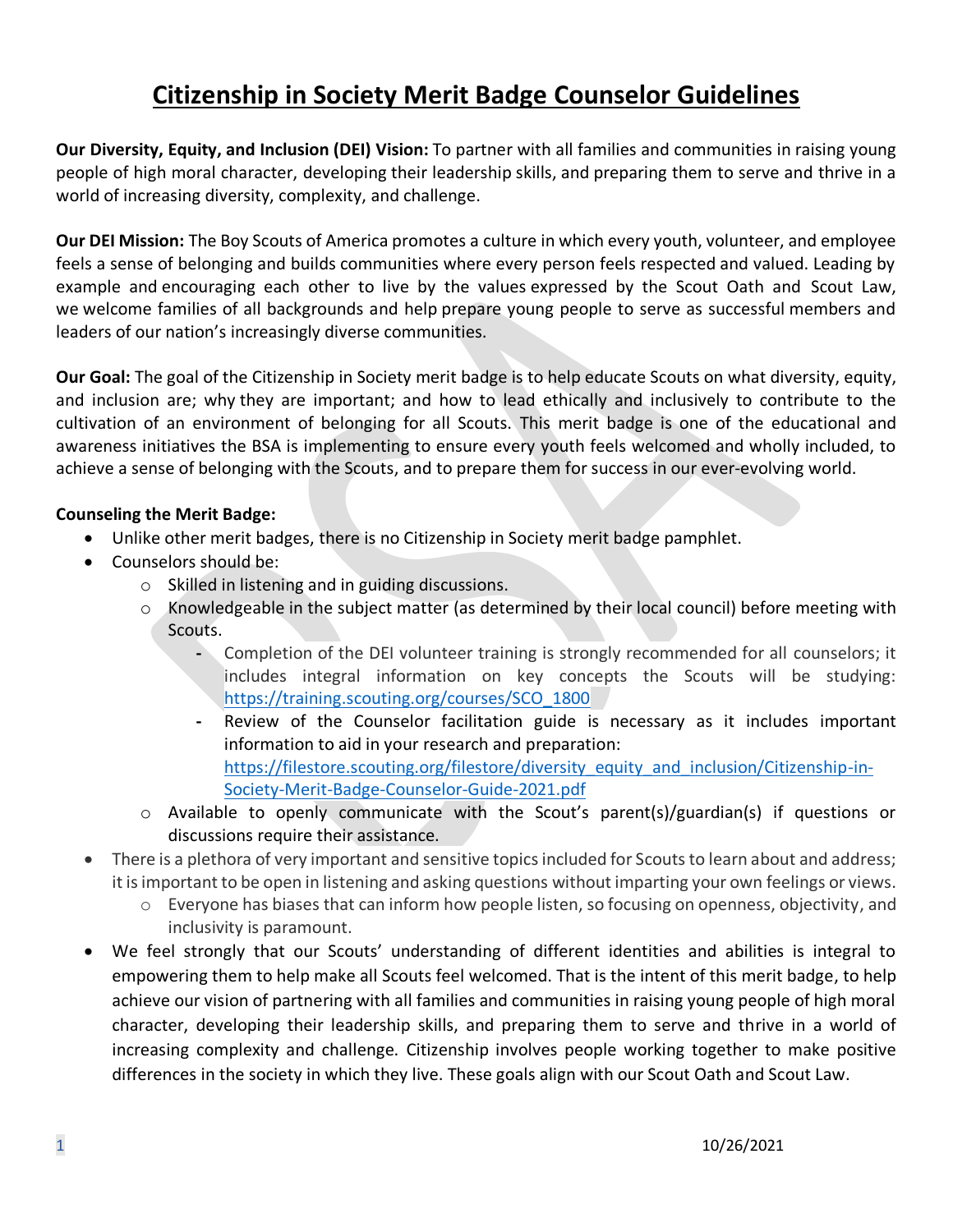#### **What's Involved for the Scout:**

- Learning key terminology.
- Understanding how diversity, equity, and inclusion relate to the Scout Oath and Scout Law.
- Evaluating scenarios to understand how they make others feel and how each person can serve as a supportive and inclusive leader who values others' thoughts and opinions.
- Collaborating with a Scout or youth from a different background to exchange information and experiences.
- Brainstorming how to optimize the welcoming environment of their Scouting units and actions they personally commit to taking.
- Documenting key recommendations to share with their counselor.

## **Key Considerations as the Citizenship in Society Merit Badge Counselor:**

- This merit badge does not include a pamphlet. It will require a Scout to do their own research and to dig as deeply and as detailed as the Scout desires.
- The counselor is to serve as a facilitator who draws out from the Scout what they have discovered and learned, and how they plan to put it into action. The counselor is not to interject their own opinions and beliefs but instead should consider the Scout's experience and journey into these topics. The role of the counselor is that of a skilled listener and discussion leader, as well as someone informed on key concepts of diversity, equity, and inclusion through BSA-provided training and self-guided exploration.
- A safe environment must be provided for the Scout to discuss these topics and their observations without judgment. The Scout Oath and Scout Law are the appropriate boundaries to use in these discussions, and your skills as the counselor should demonstrate inclusive leadership and how to value everyone's thoughts and opinions. In addition, review the Boy Scouts of America Scouter Code of Conduct (including Youth Protection Guidelines, with which all in-person and virtual interactions must comply): https://www.scouting.org/health-and-safety/gss/bsa-scouter-code-of-conduct/
- Due to the maturity and skill needed to serve as the counselor of this badge, it is recommended that this merit badge not be offered in a summer-camp setting. It is not intended to be added onto the existing duties of summer-camp staff members or included in a class setting like a merit badge college. The intent is for the true learning to be experienced through the Scout's own research. It will work most effectively in the Scout's discussions with their merit badge counselor or in a small group setting. The goal is to have openness and depth of conversation. (This can be offered in a small group setting or with the merit badge counselor following Youth Protection two-deep leadership requirements of two adults and one youth.)

# **APPENDIX - Key Terms**

- **Identities** are something everyone has many of, which include, but are not limited to:
	- **-** Race Ethnicity Gender Age
	- **-** Financial background Mental and/or physical health and abilities
	- **-** Religious or ethical values system National origin Language group
- **Diversity** is the presence of the incredible range of individual identities.
- **Equality** is the state of being equal, especially in status, rights, and opportunities.
- **Equity** in Scouting means helping to provide individuals with the resources they need to ensure their ability to access the same opportunities as everyone else.
	- o What people need may differ from person to person or from community to community.
	- $\circ$  Equity represents impartiality and fairness by offering even opportunities.